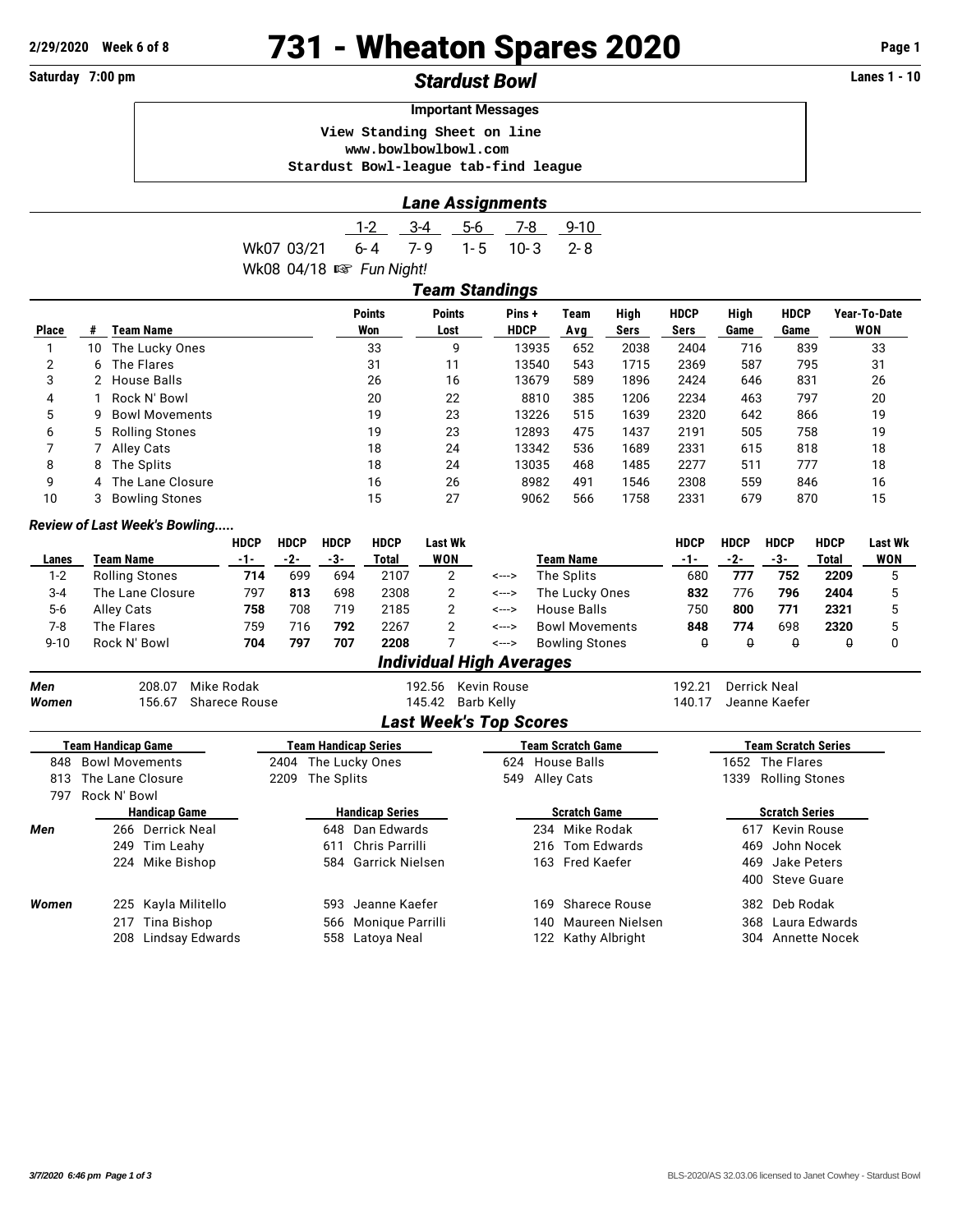## **2/29/2020 Week 6 of 8 731 - Wheaton Spares 2020 Page 2**

|                    |                       |      |                        | <b>Season High Scores</b> |                            |
|--------------------|-----------------------|------|------------------------|---------------------------|----------------------------|
| Team Handicap Game |                       |      | Team Handicap Series   | <b>Team Scratch Game</b>  | <b>Team Scratch Series</b> |
| 870                | <b>Bowling Stones</b> |      | 2424 House Balls       | 716 The Lucky Ones        | 1715 The Flares            |
| 866                | <b>Bowl Movements</b> | 2331 | Alley Cats             | The Lane Closure<br>559   | 1485 The Splits            |
| 797                | Rock N' Bowl          | 2191 | Rolling Stones         |                           |                            |
|                    | <b>Handicap Game</b>  |      | <b>Handicap Series</b> | <b>Scratch Game</b>       | <b>Scratch Series</b>      |
| Men                | Mike Rodak<br>291     |      | 735 Kevin Rouse        | Derrick Neal<br>257       | Tom Edwards<br>618         |
|                    | 259 Stevie Guare      |      | Mike Bishop<br>680     | Dan Edwards<br>207        | 516 John Nocek             |
|                    | 249 Tim Leahy         |      | 658 Fred Kaefer        | 196 Rick Kelly            | 514 Jake Peters            |
| Women              | 245 Deb Rodak         |      | Danielle Young<br>649  | Sharece Rouse<br>207      | Barb Kelly<br>473          |
|                    | Sharon Cloud<br>237   |      | Linette Guare<br>620   | Laura Edwards<br>176      | Jeanne Kaefer<br>446       |
|                    | 233 Maureen Nielsen   |      | 612 Monique Parrilli   | Kayla Militello<br>157    | Kathy Albright<br>398      |
|                    |                       |      |                        | Team Rosters              |                            |

| ID #            | Name                                |     | <b>HDCP</b> | Pins Gms     |          |          |            |           |            | High<br>Game | High<br><b>Sers</b> | <b>HDCP</b> | <b>HDCP</b><br><b>Sers</b> |
|-----------------|-------------------------------------|-----|-------------|--------------|----------|----------|------------|-----------|------------|--------------|---------------------|-------------|----------------------------|
|                 | 1 - Rock N' Bowl                    | Avg |             |              |          | $-1-$    | $-2-$      | -3-       | Total      |              |                     | Game        |                            |
|                 |                                     | 82  | 94          | 993          |          |          | 67         |           |            | 106          | 269                 | 194         |                            |
| 123<br>124      | <b>Esther Leahy</b><br>Heidi Posada | 82  | 94          | 743          | 12<br>9  | 78<br>71 | 92         | 70<br>90  | 215<br>253 | 101          | 272                 | 203         | 539<br>578                 |
| 125             |                                     | 107 |             |              |          | 105      |            |           | 350        |              | 350                 |             |                            |
| 126             | Luis Pasada                         | 114 | 74<br>68    | 1286<br>1369 | 12<br>12 | 116      | 127<br>177 | 118<br>95 | 388        | 134<br>177   | 388                 | 222<br>249  | 593<br>604                 |
|                 | Tim Leahy                           |     |             |              |          |          |            |           |            |              |                     |             |                            |
| 2 - House Balls |                                     |     |             |              |          |          |            |           |            |              |                     |             |                            |
| 34              | Jacob Peters                        | 105 | 76          | 1796         | 17       | 146      | 102        | 87        | 335        | 146          | 353                 | 232         | 593                        |
| 93              | <b>Jake Peters</b>                  | 151 | 39          | 2270         | 15       | 144      | 134        | 191       | 469        | 191          | 514                 | 231         | 634                        |
| 3               | Deb Rodak                           | 125 | 60          | 1883         | 15       | 113      | 154        | 115       | 382        | 179          | 407                 | 245         | 605                        |
| 4               | Mike Rodak                          | 208 | 0           | 3121         | 15       | 171      | 234        | 202       | 607        | 288          | 792                 | 291         | 801                        |
|                 | 3 - Bowling Stones                  |     |             |              |          |          |            |           |            |              |                     |             |                            |
| 14              | Sharon Cloud                        | 119 | 64          | 1432         | 12       | a109     | a109       | a109      | 327        | 170          | 394                 | 237         | 619                        |
| 15              | Barb Kelly                          | 145 | 44          | 1745         | 12       | a135     | a135       | a135      | 405        | 169          | 473                 | 213         | 587                        |
| 16              | <b>Rick Kelly</b>                   | 148 | 41          | 1786         | 12       | a138     | a138       | a138      | 414        | 196          | 473                 | 237         | 629                        |
| 17              | Mike Cloud                          | 154 | 36          | 1853         | 12       | a144     | a144       | a144      | 432        | 178          | 488                 | 216         | 605                        |
|                 | 4 - The Lane Closure                |     |             |              |          |          |            |           |            |              |                     |             |                            |
| 30              | Maureen Nielsen                     | 107 | 74          | 643          | 6        | 140      | 114        | 72        | 326        | 142          | 326                 | 233         | 590                        |
| 31              | <b>Garrick Nielsen</b>              | 144 | 44          | 1298         | 9        | 150      | 136        | 160       | 446        | 174          | 463                 | 230         | 631                        |
| 32              | <b>Tina Bishop</b>                  | 92  | 86          | 1109         | 12       | 105      | 129        | 74        | 308        | 140          | 328                 | 231         | 601                        |
| 33              | Mike Bishop                         | 148 | 41          | 1333         | 9        | 148      | 180        | 138       | 466        | 180          | 497                 | 232         | 680                        |
|                 | 5 - Rolling Stones                  |     |             |              |          |          |            |           |            |              |                     |             |                            |
| 94              | Chris Wood                          | 107 | 74          | 964          | 9        | a97      | a97        | a97       | 291        | 127          | 326                 | 192         | 549                        |
| 84              | Kathy Albright                      | 117 | 66          | 1757         | 15       | 122      | 108        | 108       | 338        | 151          | 398                 | 218         | 599                        |
| 95              | Tom Wood                            | 123 | 61          | 1114         | 9        | a113     | a113       | a113      | 339        | 147          | 395                 | 211         | 587                        |
| 85              | Dean Albright                       | 128 | 57          | 1921         | 15       | 126      | 125        | 120       | 371        | 176          | 460                 | 232         | 628                        |
| 6 - The Flares  |                                     |     |             |              |          |          |            |           |            |              |                     |             |                            |
| 54              | <b>Fred Kaefer</b>                  | 139 | 48          | 2504         | 18       | 139      | 131        | 163       | 433        | 177          | 490                 | 233         | 658                        |
| 58              | <b>Annette Nocek</b>                | 112 | 70          | 1683         | 15       | 107      | 86         | 111       | 304        | 149          | 367                 | 215         | 577                        |
| 59              | John Nocek                          | 152 | 38          | 2741         | 18       | 144      | 155        | 170       | 469        | 189          | 516                 | 232         | 645                        |
| 57              | Jeanne Kaefer                       | 140 | 48          | 2523         | 18       | 164      | 139        | 143       | 446        | 167          | 446                 | 215         | 593                        |
| 7 - Alley Cats  |                                     |     |             |              |          |          |            |           |            |              |                     |             |                            |
| 40              | Laura Edwards                       | 120 | 64          | 2171         | 18       | 125      | 122        | 121       | 368        | 176          | 400                 | 236         | 580                        |
| 119             | Linette Guare                       | 92  | 86          | 1199         | 13       | a82      | a82        | a82       | 246        | 110          | 320                 | 208         | 620                        |
| 39              | <b>Tom Edwards</b>                  | 190 | 8           | 3422         | 18       | 216      | 149        | 179       | 544        | 234          | 618                 | 243         | 645                        |
| 120             | <b>Steve Guare</b>                  | 134 | 52          | 2427         | 18       | 126      | 146        | 128       | 400        | 181          | 451                 | 221         | 619                        |
| 8 - The Splits  |                                     |     |             |              |          |          |            |           |            |              |                     |             |                            |
| 91              | Danielle Young                      | 96  | 83          | 1450         | 15       | 59       | 85         | 108       | 252        | 151          | 379                 | 241         | 649                        |
|                 |                                     | 152 | 38          | 915          | 6        | a142     | a142       | a142      | 426        | 178          | 472                 | 220         | 598                        |
| 113<br>98       | Mike Young<br>Monique Parrilli      | 105 | 76          | 1582         | 15       | 110      | 107        | 118       | 335        | 136          | 363                 | 219         | 612                        |
| 99              | Chris Parrilli                      | 115 | 68          | 1732         | 15       | 103      | 177        | 118       | 398        | 177          | 398                 | 248         | 611                        |
|                 |                                     |     |             |              |          |          |            |           |            |              |                     |             |                            |
|                 | 9 - Bowl Movements                  |     |             |              |          |          |            |           |            |              |                     |             |                            |
| 41              | Dan Edwards                         | 167 | 26          | 2505         | 15       | 207      | 170        | 181       | 558        | 207          | 558                 | 237         | 648                        |
| 42              | Lindsay Edwards                     | 103 | 77          | 1550         | 15       | 130      | 100        | 93        | 323        | 143          | 344                 | 222         | 563                        |
| 115             | <b>Stevie Guare</b>                 | 128 | 57          | 2312         | 18       | 122      | 127        | 107       | 356        | 203          | 450                 | 259         | 618                        |
| 116             | Kayla Militello                     | 117 | 66          | 2122         | 18       | 157      | 145        | 85        | 387        | 157          | 387                 | 225         | 591                        |